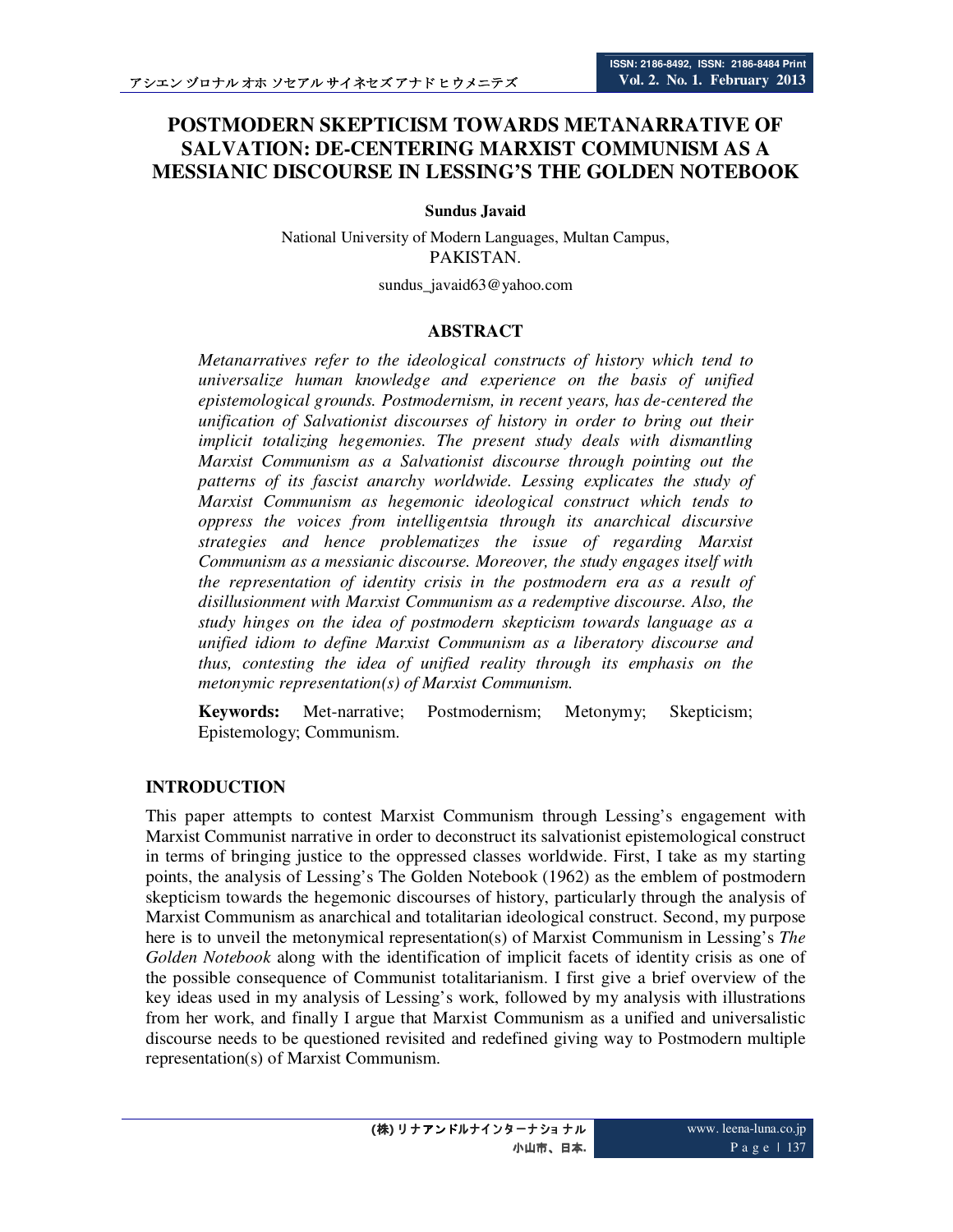#### **POSTMODERNISM AND MARXIST COMMUNISM**

Postmodernism, for Lyotard (1984) refers to "incredulity towards metanarratives" which signifies de-historicizing the legitimized narratives of the past, particularly the ideologies embedded in the historical narratives which claim universal liberation and emancipation for humanity. Lyotard, while identifying the major kinds of metanarratives, tends to deconstruct the epistemological hegemony of absolutistic constructions of speculative and emancipatory metanarratives which claim universal speculation in terms of knowledge and emancipation in terms of freedom from oppression (Malpas, 2003). Moreover, in order to contest absolutistic constructions of knowledge, Lyotard questions the emancipatory unification of liberatory discourses like Marxist Communism as reality itself is multiple and dual, which for Baudrillard signifies the "death sentence of every reference" (Baudrillard, 1994, p. 6) in the Postmodern era. Lyotard (1988) in this context, insists on keeping Marxist Communism as a discourse free from the unified totality of epistemological constructions in order to give voice to silenced narratives at the margins. Lyotard further explicates Postmodern ambivalence towards reality in terms of metonymical representations of Kantian sublime, which according to Lyotard, "carries with it both pleasure and pain…pleasure derives from pain"(Lyotard,1984, p.77). Lyotard, further talks about the reason behind this Postmodern 'sublime sentiment' as a result of the "conflict between the faculties of a subject, the faculty to conceive of something and the faculty to "present" something"(Lyotard,1984, p.77). For Lyotard, unified representations are illusive in the postmodern era. Globus (1995) in this context, works on the common semantic grounds of dreaming and Postmodernism in terms of the metonymical representations of reality. For Globus, "dream is deeply emblematic of the Postmodern" (Globus, 1995, p.120) as it blurs the boundaries of real and imaginary. According to him, dream is that particular kind of discourse where the various texts can be appropriated, giving way to the silenced narratives. He also talks about postmodern fragmentation in terms of "thrownness" as according to him, "Dreams highlight our postmodern thrownness. Nothing throws us better than the dream work" (Globus, 1995, p.123).

Lyotard(1988) talks about Differends as "phrases in dispute" which signify the inadequacy of language as a unified system and hence, unable to do justice due to the lack of stable signifiers in language. "Phrases", according to Lyotard, are not merely linguistic in nature as they signify the disputable events for being "unpresentable" due to the multiplicity of political genres like Communism. Lyotard, by emphasizing on finding "unpresentable" idiom to define Differends, asserts on considering language as plural and thus, calls on the need to consider political discourses like Communism as multiple and negates the possibility to approach Communism as a unified political construct.

Derrida (1976) has discussed the concept of deconstruction to dismantle the hegemonic metanarratives in the form of various institutions, beliefs and norms. Derrida talks about the futility of the search or quest for an origin or foundation in truth, reason, or the logos in the context of "logocentric metaphysics". Derrida, like Lyotard, emphasizes on the free association of thought through the notion of "difference", which signifies the intellectual openness to speculative epistemologies. According to Derrida, difference is "what comes or will come, to the event" (Choat, 2010, p.71) and hence, signifies events to remain undecidable throughout. Moreover, Derrida (1994) talks about the hegemony of Marxism as a messianic discourse which claims unified justice and universal solutions for the emancipation of the entire humanity. He further calls Marxism as "messianic without messianism" which entails his skeptic attitude towards Marxism as an emancipatory discourse having preconceived notions of justice and emancipation.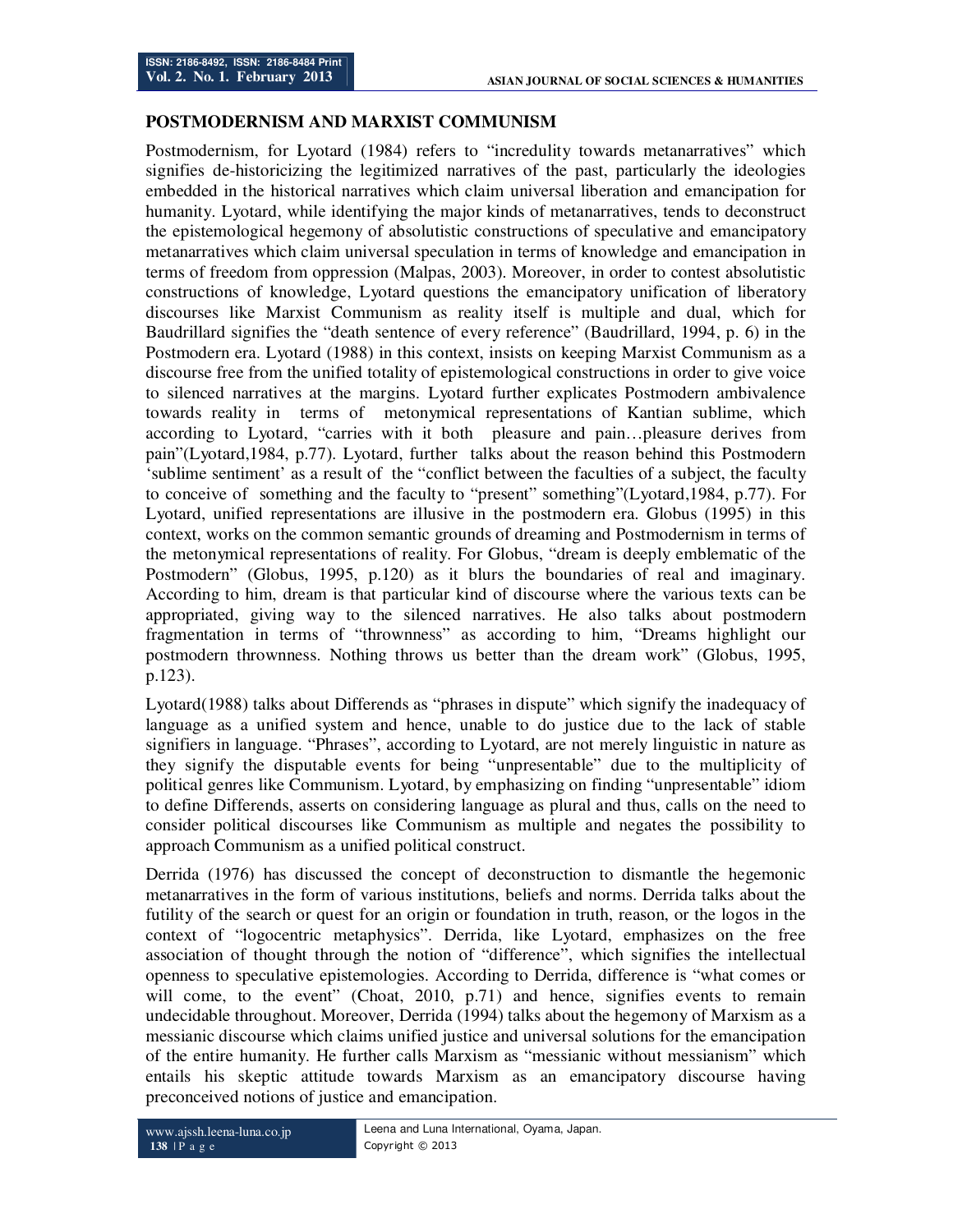Foucault (1977) has significantly pointed out the role of genealogical analysis in the context of Postmodern approach towards historical studies which is important as it signifies the loss of the search for "origins" which Hutcheon (1998) calls "historiographic metafiction" as it refers to "self-awareness of history and fiction as human constructs" (Hutcheon,1998, p.5). Foucault defines the genealogical studies as the negation of the pursuit of utopian ideal and explains the role of the genealogist who brings out the fabricated patterns of history. Also, Foucault has extended his skepticism towards the traditional notion of progress, as according to him, the escape from one form of subjugation, subsequently leads towards another form of subjugation, under the normative hegemony of law and its rules.

## **Lessing's Incredulity towards Marxist Communism in the Golden Notebook**

Lessing's The Golden Notebook is emblematic of Postmodernist skepticism towards the unified notion of reason and enlightenment. The novel's protagonist is a writer and a communist who keeps four diaries of various colors, intermixed with fragments from Free Women, in order to signify the plurality and chaos inherent in her existence. Moreover, the diaries signify her disillusionment with the various ideological constructs of her existence. The Black Notebooks are the expression of her disenchantment with intelligentsia for curbing the individuality of the writers. The Red Notebooks entail her disappointment with Marxist Communism for its hegemony and anarchy. The Yellow Notebooks are the emblem of her emotional crisis and the corrosion of her identity in the form of the failure of her relationship with various men. The Blue Notebooks record her daily life anxieties and pressures, both inside and outside.

Lessing in *The Golden Notebook*, while calling on the need to consider Marxist Communism as a plural epistemology, significantly depicts Marxist Communism as a totalitarian discourse with its seemingly utopian claims to bring justice to the oppressed classes worldwide. Communism emerged as an emancipatory epistemology in order to subvert bourgeoisie of its capitalist anarchy. But, eventually Communism itself became hegemonic as it tended to universalize the notion of human oppression on the basis of marginalization at the levels of class and race and then, it tried to abolish the capitalist oppression on the basis of a certain unified economic ideology, consequently resulting in the subjugation of intelligentsia and identity crisis of Communists as depicted by Lessing in *The Golden Notebook*. Moreover, Lessing contests Communism as a unified political discourse mainly through questioning reality as a unified entity and hence, brings into play the pluralistic metonymical representation(s) of Marxist Communism. Also, Lessing brings out the patterns of Communist fascism mainly in the form of subjugation of intelligentsia which subsequently, leads the Communist comrades towards identity crisis.

Lessing talks about the failure of Communism in terms of conforming itself to Marxism as a theory, which in turn, seeks speculative unity (Lyotard, 1988a) without the consideration of multiplicity in Communism in the form of Stalinism, Trotskyism, and Maoism. Lessing proposes the free association of thought with Marxism as a theory, regarding the liberty of thought within interpretative practices as no unified epistemology is possible in the postmodern era, where everything is marked by pluralism. Lessing, in the Preface to *The Golden Notebook* has talked about the disintegration within Communism in order to point the failure of Marxist Communism as a revolution.

It went wrong, could not prevent itself from dividing and sub-dividing, like all the other religions, into smaller and smaller chapels, sects and creeds. But it was an attempt (Lessing, 1962, p.14).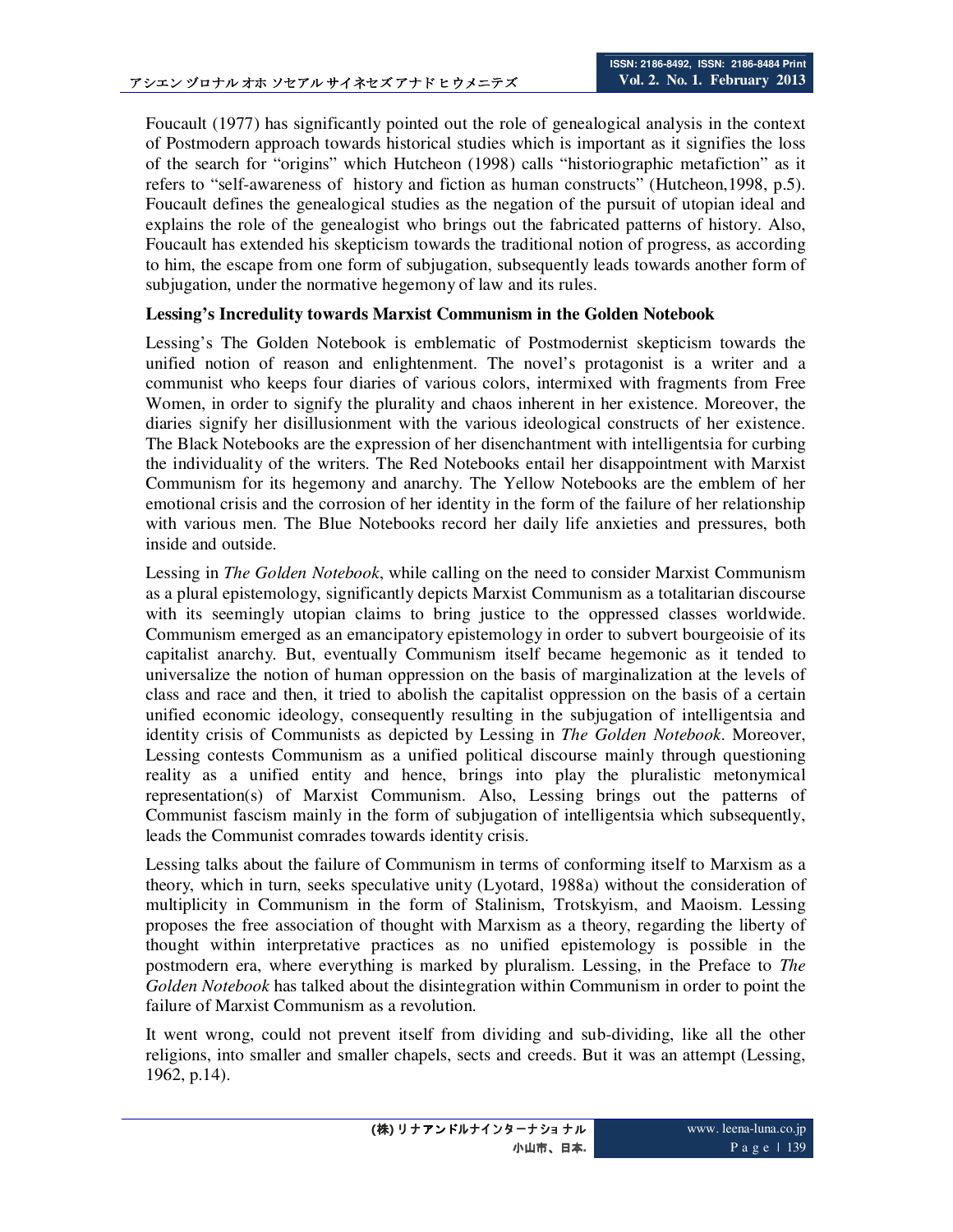Lessing, in order to deconstruct the metanarrative of Communism, has contested the notion of 'real' through the Postmodernist approach towards reality or truth. Lessing de-centers the concept of 'real' through the Baudrillard's notion of simulation which according to him, "corresponds to a short circuit of reality and its duplication through signs" (Baudrillard, 1994, p.28). Lessing talks about the simulated reality in *The Golden Notebook* where everything is dual and multiple in relation to Communism.

Do you realize how many of the things we say are just echoes? That remark you've just made is an echo from Communist Party criticism (Lessing, 1962, p.57).

Lessing talks about the fabrication in traditional historical representations which seek to undermine the revolutionary change against oppressive systems. In this context, Foucault claims a different way to approach historical representations which, according to Foucault, "demonstrate how things which appear most evident are in fact fragile and,…rest upon particular circumstances. The goal is to render us free to effect possible transformations (Choat, 2010, p.106)). Lessing in *The Golden Notebook* de-centers the traditional historical representations through the significant use of postmodern genre of 'Historiographic metafiction'. Lessing has re-conceptualized history through the self-reflexive parody of stereotypical representations of history. For this purpose, Lessing has mocked the futility of hegemonic systems which claim to provide the emancipatory solutions to the entire humanity. Anna Wulf, while talking to Molly, almost in the beginning of the novel, satirizes such emancipatory discourses in a half-mocking way.

There is nothing new under the sun', said Anna, in an attempt at a German accent. Molly irritated- she spoke half a dozen languages well- said: 'There's nothing new under the sun', in a perfect reproduction of a shrewd old woman's voice, German accented (Lessing, 1962, p.26).

#### **Communist Fascism**

Lessing, like Foucault, calls for 'the insurrection of the subjugated knowledges' against the totalitarian system of Communism which demands the submission of all the deviant forces and thus, subjugates the revolutionary voices (Choat, 2010). For this purpose, Anna Wulf, being a communist, relates her subjective experiences as well as the experiences of the other Communists to dismantle the false impression of the Communists as a savior of the entire humanity. Anna, in The Black Notebook, recollects her experiences as a Comrade in Africa in the form of the novel "Frontiers of War". Talking about "Frontiers of War", Anna suggests the multiple causes behind writing that novel, mainly the 'color bar': a form of knowledge oppressed by the Colonizers.

 The novel is 'about' a color problem… But the emotion it came out of was something frightening, the unhealthy, feverish, illicit excitement of wartime, a lying nostalgia, a longing for license, for freedom, for the jungle, for formlessness (Lessing, 1962, p.77).

Anna further narrates the reasons behind the disillusionment of the Communists from Communism as a system, in order to expose its overarching claims to emancipate humanity from fascism. Lessing has significantly exposed the implicit fascist structures in the garb of Communism, present worldwide which Lyotard refers to giving voice to the marginalized "uncomfortable little stories" (Choat, 2010) and hence, calls on the need to deconstruct the metanarrative of emancipation in the form of Communism. Lessing, in this context, talks about the marginalization of the narratives, particularly the narratives against the hegemony of the Communist regime. Moreover, for this purpose, Lessing narrates the stories related to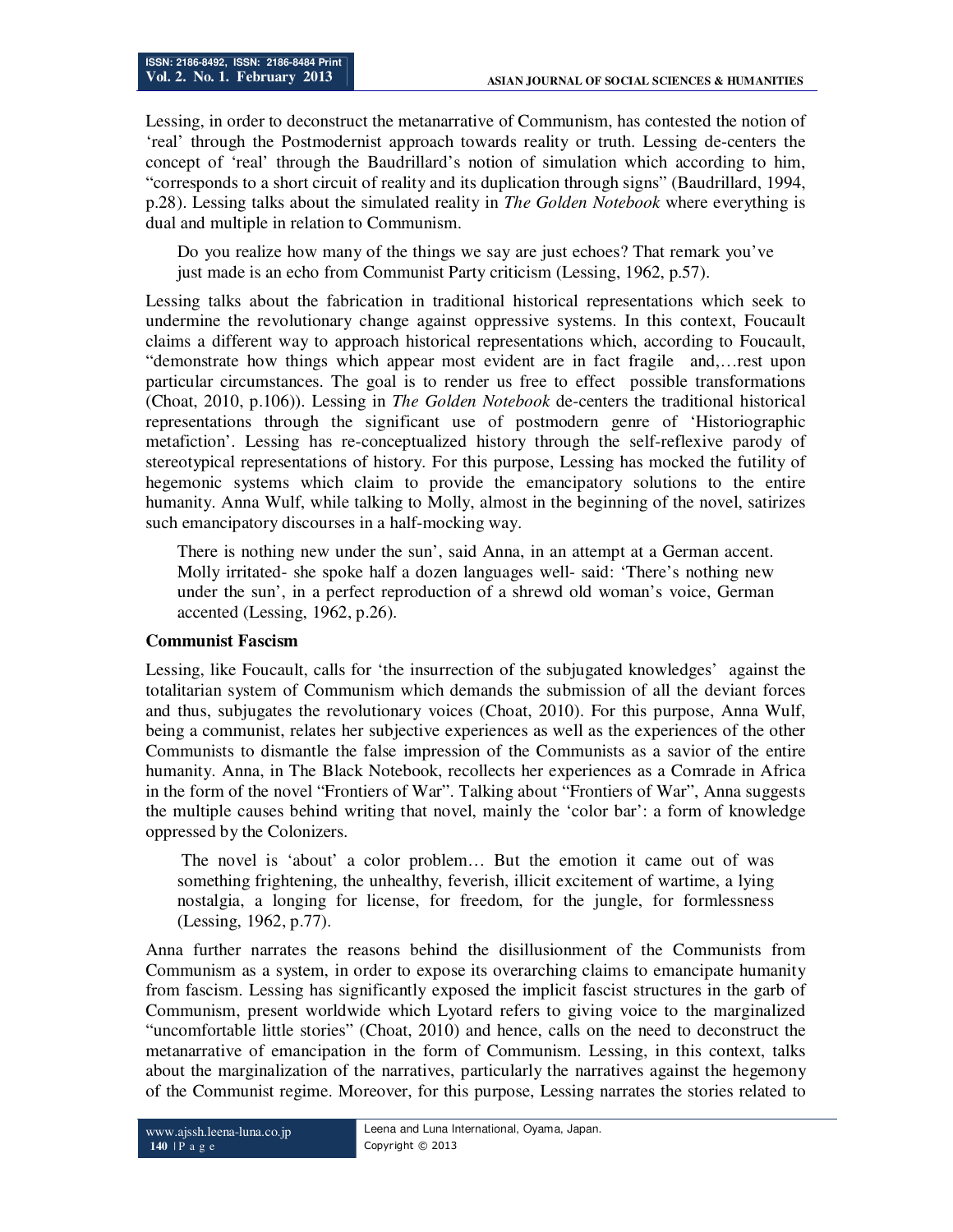mass murder during the Communist regime, ironically through the Comrades like American Communist Nelson, in order to shackle the Communist myth of emancipation.

 He talked of Spain, of the war. He was condemning himself, as he had at the meeting, breast-beating, hysterical, for taking part in the Communist Party betrayals. He said that innocent people had been shot, through him, though he had not believed at the time they were innocent (Lessing, 1962, p.424).

Lessing, in *The Golden Notebook*, has deconstructed the Communist ideology to bring salvation to the entire humanity, through the universalistic doctrine of Marxism which Derrida calls "messianic without messianism" (Derrida, 1994, p.59). Lessing has significantly pointed out the miseries, brought by Communist regime, before the death of Stalin. Harry, a Jewish Comrade, narrates the horrors of the "Black Years", to his fellow communists or excommunists who "were being tortured with instruments taken from museums" (Lessing, 1962, p.422). Moreover, Lessing has decentered the Marxist messianism through the depiction of brutalities of the Communist regime on intelligentsia. Anna Wulf mocks the pursuit of justice with the help of Marxist doctrines through the portrayal of British Communist Party as anarchical and totalitarian, particularly for its intellectual silencing.

Last week, Molly came up at midnight to say that the Party members had been circulated with a form, asking for their history as members, and there was a section asking them to detail their 'doubts and confusions'… She seemed upset with herself. 'What is it I want a confessional? Anyway since I've written it, I'm going to send it in.' I told her she was mad. I said: 'Supposing the British Communist Party ever gets into power, that document will be in the files, and if they want evidence to hang you, they've got it thousands of times over (Lessing, 1962, p.150).

#### *Intelligentsia and the Anarchical Communist Discursive Strategies*

Lessing talks about the hegemonic structures of Communist discursive strategies which propagate the principle of unification in Marxist ideology of salvation. Talking about hegemonic ideological doctrine of Marxist Communism, Lessing insists on the absence of free play of mind in order to contest its hegemonic totalitarianism. Lessing, in the preface to the novel, has clearly stated the dilemma of the artists, particularly of the writers under the Communist regime, being condemned for their subjectivities. For this purpose, Lessing has given the reference of the Russian critics like Belinsky, who condemned the notion of 'Art for Art's sake' in literature.

'Bothering about your stupid personal concerns when Rome is burning' (Lessing, 1962, p.12).

Anna Wulf, being a communist, narrates the causes of "intellectual collapse" of Communism and contests the anarchy of Communist regime which fails to allow the freedom of voice and hence, articulates the wrongs done by Marxist Communist regime. The Communist regime has been significantly compared with Catholic Church which ultimately got collapsed due to its intellectual hegemony, oppressing the voices at the margins, as according to her: "the intellectual collapse [of Communism] is probably final" (Lessing, 1962, p. 306).

Lessing, throughout the novel, has talked about the fascism of the Communist Party in terms of its relation with the intelligentsia of that age. Comrade Bill, during an interview with Anna Wulf, shows his contempt for the entire intelligentsia, for their resistance against the oppression of the Communist Party. Comrade Bill shows his apprehension for the intellectuals like Anna Wulf who tend to deviate from the dogmas of Marxist Communism through exposing the atrocities of Communist regime particularly through "writing articles in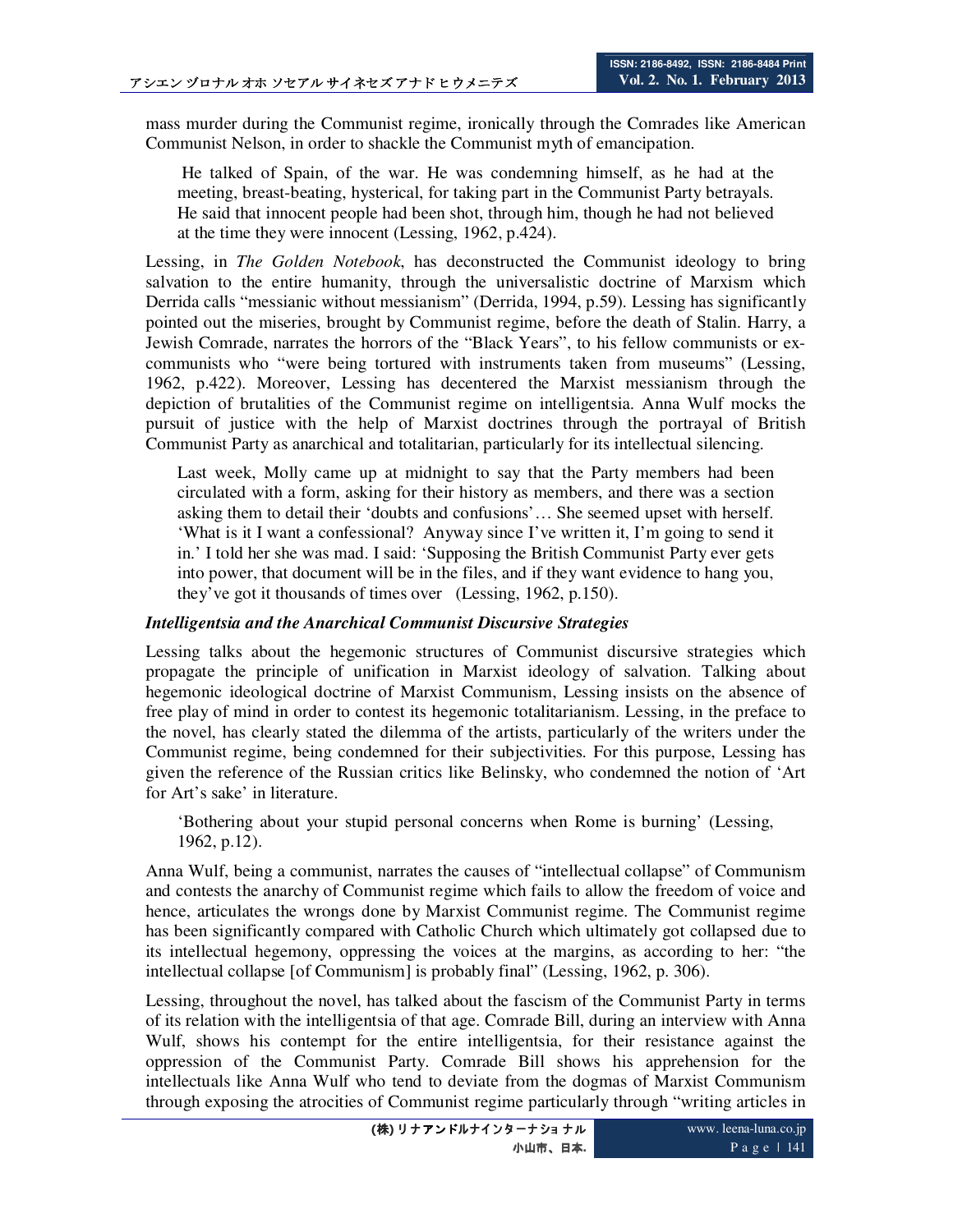the capitalist press" exposing Communists as "monsters". But Anna Wulf shatters this "myth" of confining the notion of deviance for the intellectuals as the other "classes and groups" were equally disconcerted with the intellectual hegemony of Communist regime. Anna Wulf, in this context, ironically relates the lack of intelligentsia to conform to the dead dogmas of Communism for its centralized ideological anarchy.

 All the communists I know that is, the ones of any intelligence, have the same attitude towards 'the centre' that the Party has been saddled with a group of dead bureaucrats who run it, and that the real work gets done in spite of 'the centre' (Lessing, 1962, p.152).

## *Communism and Identity Crisis*

Lessing in *The Golden Notebook* has also talked about the disillusionments as a consequence of the identity crisis of Communists in terms of "the history of the present" (Foucault, 1977). Lessing has considered the dilemmas of the Post war world as a product of the loss of faith in the epistemological representations of emancipation. Anna, in order to overcome the dilemma of identity crisis, became a part of the Communist Party. But later on, she discovered that her 'self' has been divided into more pieces and fragments as a result of the inadequacies of the Communist Party.

Yet joining the Party intensified the split—not the business of belonging to an organization that's every tenet, on paper, anyway, contradicts the ideas of the society we live in; but something much deeper than that (Lessing, 1962, p.157).

Lessing further captivates the notion of identity crisis through the character of Tommy. Anna points out one of the significant reason behind the identity crisis of Tommy which both according to Anna and Molly is the transference of skepticism towards Communism to the next generation mainly given by the Comrades who are a part of the Communist Party but they mainly intend to leave it.

 It hasn't occurred to you that the real trouble with Tommy is that he's been surrounded half his life with communists or so-called communists most of the people he's known have been mixed up in one way and another. And now they're leaving the Party, or have left don't you think it might have had some effect?' 'Well, obviously,' said Molly (Lessing, 1962, p.40).

#### **Communism and Postmodern Disillusionment with Language**

Lessing significantly points out the absence of unified idiom to define Marxist Communism through her skepticism towards language as a unified construct to define Communist revolution. Lessing takes the Poststructuralist stance for her skepticism towards the existence of a stable relationship between a signifier and a signified like Lyotard (1988) who deconstructs the stereotypical notion of a 'phrase' as purely linguistic in nature. Lessing deals with the significations of Communist revolution which are plural and hence, unstable as Communist revolution ironically signifies oppression and salvation both. Lessing significantly considers Communist revolution as a 'differend' as it exists in a web of multiple significations. Lessing, in *The Golden Notebook*, has expressed this ambivalence in language when Anna narrates her experience regarding her discussion with the other Comrades on the subject of Stalin's notions on Linguistics and the difference between perceptions of various Comrades for Communism seems to Anna Wulf as 'unbridgeable'. Thus, Anna shows her skepticism towards the concept of language as a stable phenomenon to define reality, and considers the relativity of possible idiom(s) in Communism like Trotskyism, Stalinism and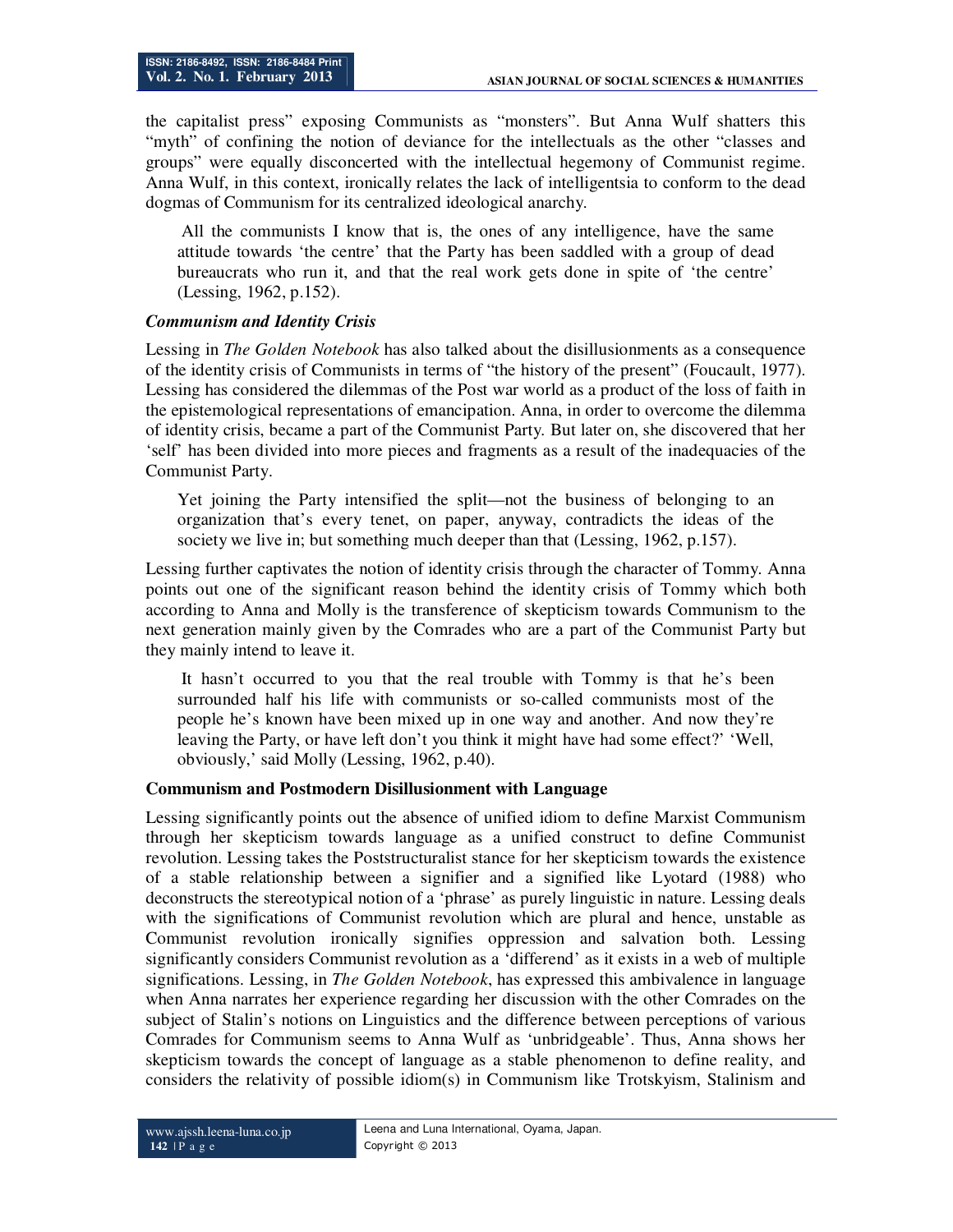Maoism as one of the possible cause of un-intelligibility and failure of Communism as a revolution.

Writers' group meeting last night. Five of us- to discuss Stalin on Linguistics...I find myself listening to a sentence, a phrase, a group of words, as if they are in a foreign language—the gap between what they are supposed to mean, and what in fact they say seems unbridgeable… The fact that Stalin bothers to write a pamphlet on this subject at all is just a sign of a general uneasiness about language (Lessing, 1962, p.271-272).

Lessing, while dealing with Marxist Communism as a plural discourse, tends to approach Communism through various genres like Lyotard who believes that Politics entails "the multiplicity of genres, the diversity of ends…" (Lyotard, 1988b, p.138). Lessing, in this context, mocks the idea of approaching the political discourse of Communism through a single genre. Anna Wulf, in order to entail the lack of language to give a unified signification of Communism and also the failure of language to narrate the experiences of Comrades, talks about the blurring of the boundaries among various genres to analyze the narrative of Communism.

…I remembered a story that was sent to me last week. By a Comrade living somewhere near Leeds. When I first read it, I thought it was an exercise in irony. Then a very skillful parody of a certain attitude...But what seemed to me important was that it could be read as a parody, irony or seriously. It seems to me this fact is another expression of the fragmentation of everything, the painful disintegration of something that is linked with what I feel to be true about language, the thinning of language against the density of our experience (Lessing, 1962, p.273).

#### **Metonymical Representation(s) of Communism**

Lessing in *The Golden Notebook* has dealt with the Kantian and Lyotard's postmodern sublime through the dreams of Anna Wulf, the protagonist of the novel. Lessing, through the narration of dreams, has employed the Postmodernist literary technique of fabulation, in order to deconstruct the previously defined concepts of reality, particularly the concepts of pleasure and pain. Anna, in her dream, finds herself in a dilemma to relate Communism either with pleasure or with pain. Lessing, through the collapse of the boundaries of pain and pleasure, relates Postmodernist ambivalence towards Communism, hence keeping the epistemological space relatively open for Communism. Anna termed her dream as "joy in spite" and it was "the nightmare about the principle of spite, or malice" (Lessing, 1962, p.419). Anna dreamed of a Russian wooden vase, emblematic of Communism, in terms of its appearance as narrated by Lessing.

The first time I dreamed it, the principle, or figure, took form in a certain vase I had then, a peasant wooden vase from Russia that someone had brought back. It was bulbous, rather jolly and naïve in shape, and covered with crude red and black and gilt patterns…This was when I 'named' the dream as about destruction. The next time I dreamed, months later, but instantly recognized it as the same dream, the principle or element took shape in an old man, almost dwarf-like, infinitely more terrifying than the vase object, because he was part human. This old man smiled and giggled and sniggered, was ugly, vital and powerful, and again, what he represented was pure spite, malice, joy in malice, joy in a destructive impulse. This was when I 'named' the dream as about joy in spite…It mocked and jibed and hurt, wished murder, wished death. And yet it was always vibrant with joy. (Lessing, 1962, p.419-420).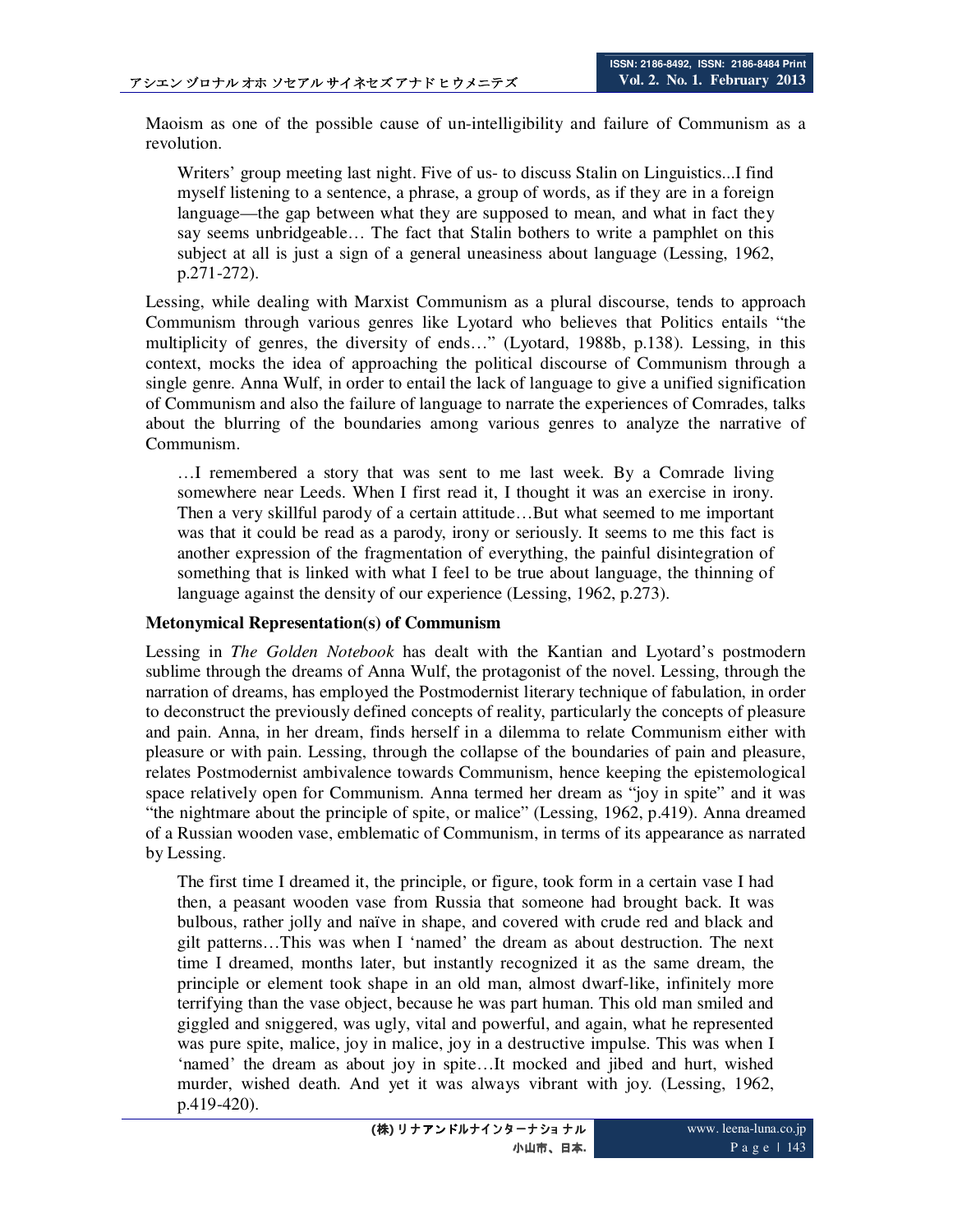The above mentioned dream of Anna Wulf is the metonymic representation of the Communist regime. The "wooden vase" has been personified to signify its destructive and totalitarian nature. The "wooden vase", which Anna Wulf dreams of as spiteful, is from Russia which signifies Communism as an anarchical revolution which has been mainly engendered by Soviet Union. Communism has been parodied by describing the wooden vase as "jolly" and "naïve" in form and also, for its claims to define liberation for the whole humanity. The "red" color signifies not only the Red Notebooks by Anna Wulf but also, the nascent anarchy and destruction inherent in Communism as a world movement. The "black" color not only signifies African race, but also Anna's Communist experience in Africa as she has narrated her entire experience as a Comrade in Africa in her Black notebooks in the form of discussion and reviews on her novel called "Frontiers of War". Later on, the vase is shown to acquire the form of an "old man" who is equally "terrifying" and malicious in nature. Also, he is not a pure human but rather a "part human" which signifies the brutality of the speculative paradigm of Communism. Furthermore, the dream mainly signifies the postmodern sublime which signifies the blurring of boundaries of pain and pleasure. Anna Wulf, in the above mentioned dream, fails to situate or associate Communism either with pain or pleasure. Thus, as the dream is about 'joy in malice' so it signifies postmodern ambivalence and disbelief in Communism as a unified epistemology.

Lessing has portrayed the Communist totalitarianism along with the fragmentation, as a result of the Communist regime, through the dreams of the protagonist. Lessing, unable to relate the fragmentation of the Communist experience of Anna Wulf, through the defined norms of language and reality, has employed the Postmodernist use of dreams, to mock the failure as well as traditional epistemological representations of Communism. Thus, Lessing appropriates Communism through the discourse of dream, to relate the sensibilities associated with Communism.

I dreamed there was an enormous web of beautiful fabric stretched out. It was incredibly beautiful, covered all over with embroidered pictures. The pictures were illustrations of the myths of mankind but they were not just pictures, they were the myths themselves, so that the soft glittering web was alive. There were many subtle and fantastic colors, but the overall feeling this expanse of fabric gave was of redness, a sort of variegated glowing red… I looked again and saw that the material was shaped liked a map of the Soviet Union. It began to grow: it spread out, lapped outwards like a soft glittering sea. It included now the countries around the Soviet Union, like Poland, Hungary, etc…And now the soft red glittering mist spread over China and it deepened over China into a hard heavy clot of scarlet…And I look and see that the red areas are being invaded by the bright different colors of the other parts of the world… The slowly turning world was slowly dissolving, disintegrating and flying off into fragments, all through space, so that all around me were weightless fragments drifting about, bouncing into each other and drifting away. The world had gone, and there was chaos. I was alone in chaos. And very clearly in my ear a small voice said: Somebody pulled a thread of the fabric and it all dissolved. I woke up, joyful and elated (Lessing, 1962, p. 269-270).

The web, in the above mentioned dream, is the metonymic representation of Communist totalitarianism as it is shown to have the form of Soviet Union's map. The web is shown to have "embroidered pictures" and moreover, it is a "beautiful fabric" which signifies the political fabrications within Communist regime. Also, it has the trait to allure humankind with its beauty which signifies the power of Communism to allure humankind with its manipulative and speculative paradigm. Anna Wulf has personified the "myths of mankind"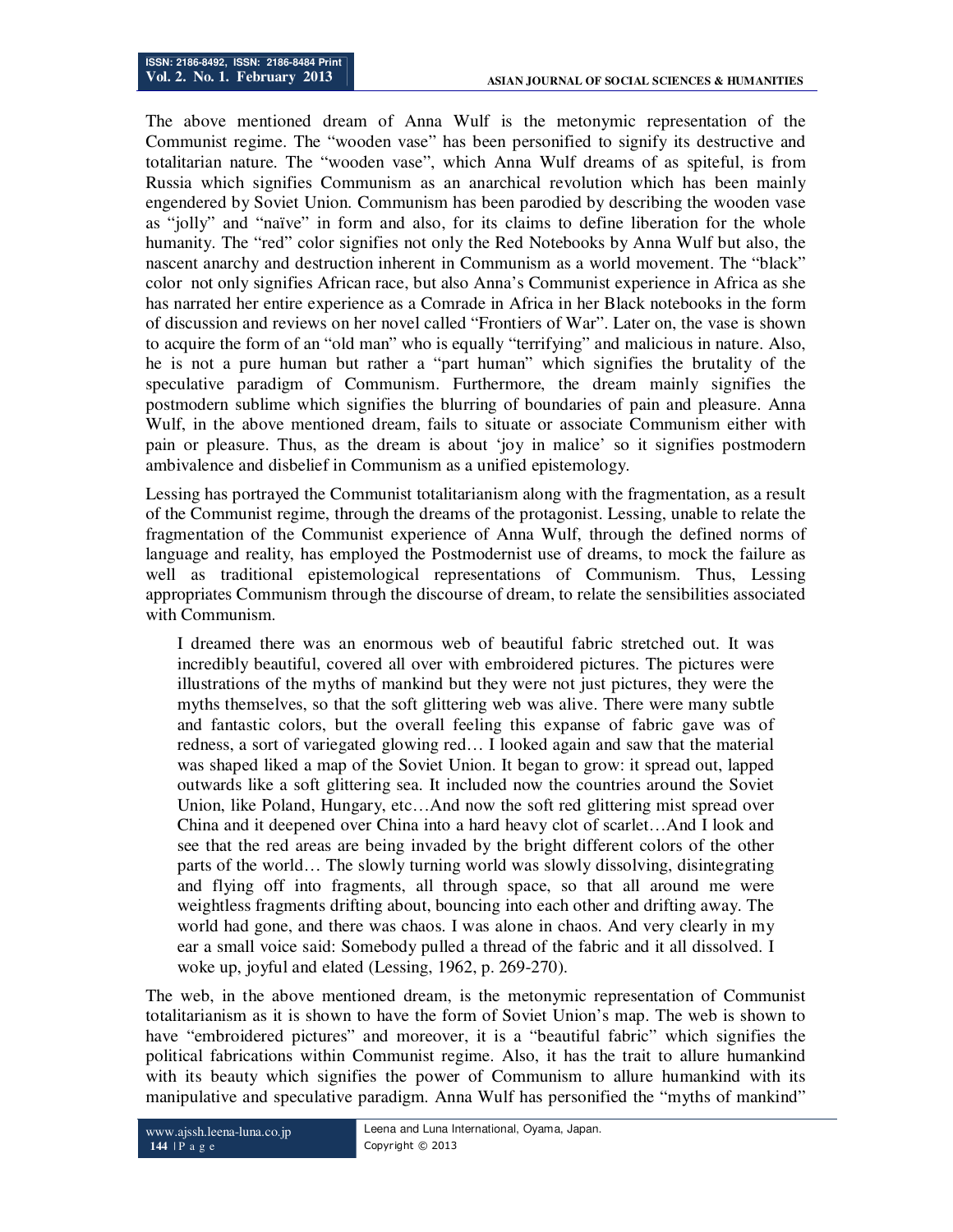as "alive", which is the metonymic representation of the ideological anarchy of met narratives. The overarching color of the web is red which signifies destruction. Anna's contact with the web is marked by both pain and pleasure which signifies the postmodern sublime as discussed above. The anarchy of Communism in various parts of the world has been signified through its overwhelming power to invade the entire world. The met narrative which exists within every "story of mankind" is shown to be manifested with postmodern sublimity marked by both "joy" and "pain". The "red areas" within the map, which signify the Communist regime in various parts of the world, are shown to be invaded by other colors which signify the downfall of the Communist regime by other rebellious powers. Later on, in the dream, the world itself is shown to be fragmented into various parts and then, finally annihilated which signifies not only epistemological multiplicity but also, the epistemological nihilistic strand regarding the lack of unified epistemology in the postmodern context.

# **CONCLUSION**

Lessing in *The Golden Notebook* has shattered the Salvationist myth of Marxist Communism as a historical construct through bringing out its atrocities worldwide particularly, in terms of keeping intelligentsia at the margins. Lessing, in this context, has significantly talked about the identity crisis and disillusionment of various characters towards Communism particularly through the character of Anna Wulf, the protagonist of the novel. Lessing, through employing postmodern narrative techniques of historiographic metafiction and Kantian sublime, not only problematizes the issue of language as an unstable phenomenon to give a unified representation of Communism but also emphasizes on the need to redefine the notion of salvation and emancipation through voicing the multiple as well as silenced and marginalized narratives of the past.